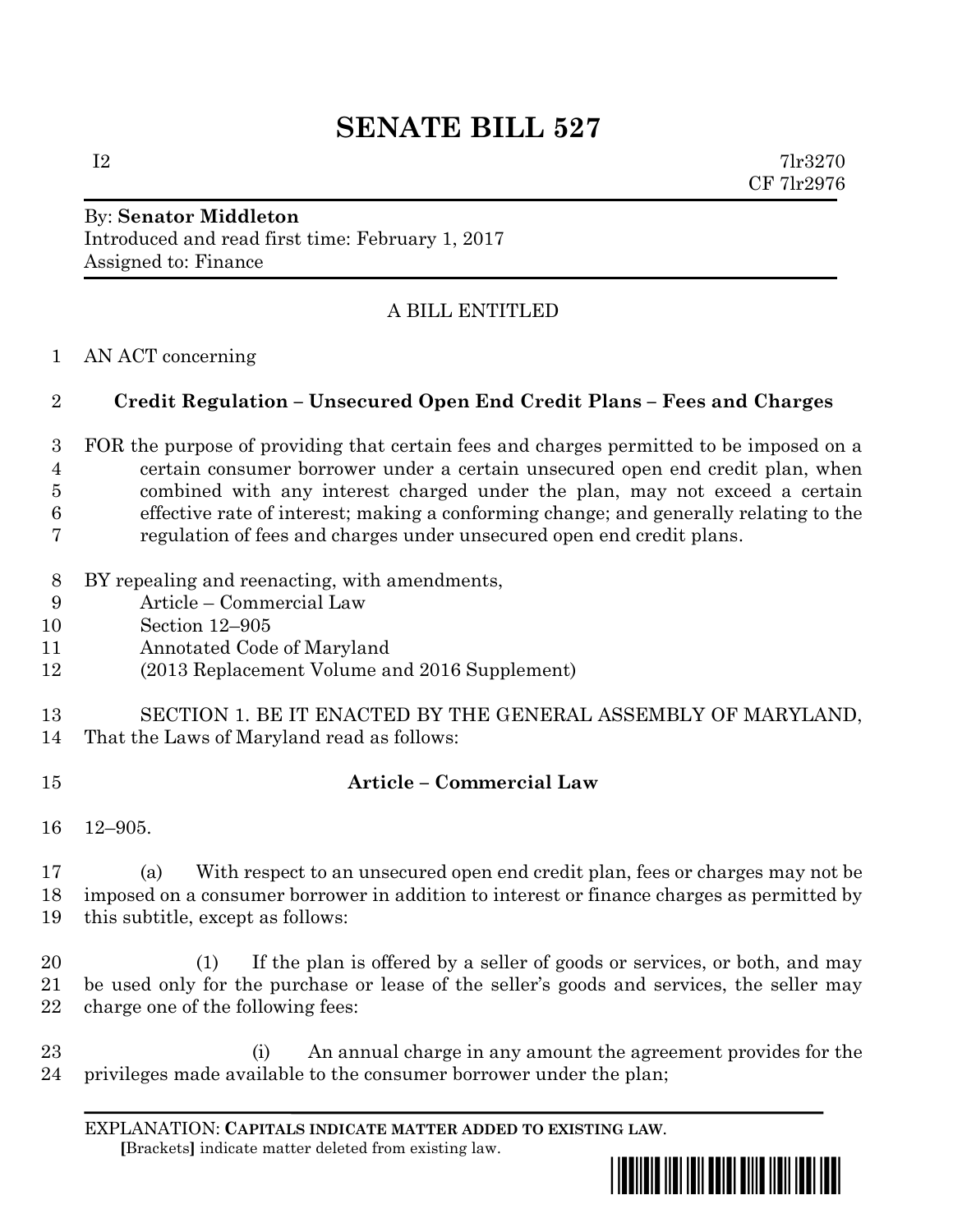#### **SENATE BILL 527**

 (ii) A transaction charge or charges in such amount or amounts as the agreement may provide for each separate purchase under the plan; or (iii) A minimum charge for each scheduled billing period under the plan during any portion of which there is an outstanding unpaid indebtedness under the plan. (2) If the plan is offered by any other credit grantor, the credit grantor may impose any or all of the following fees: (i) An annual charge in any amount the agreement provides for the privileges made available to the consumer borrower under the plan; (ii) A transaction charge or charges in such amount or amounts as the agreement may provide for each separate purchase or loan under the plan; and (iii) A minimum charge for each scheduled billing period under the plan during any portion of which there is an outstanding unpaid indebtedness under the plan. (3) Notwithstanding the provisions of paragraph (2) of this subsection, if the credit agreement provides, a credit union may make loans or extend credit to its members incorporating the same terms and conditions as a federal credit union is permitted under federal law and regulations relating to: (i) An over the limit fee assessed on a credit card account; and (ii) Fees for ancillary and administrative services requested by the member, including: 22 1. Researching account records; 23 23 2. Providing duplicate statements and other documents; and 3. Expedited issuance of a duplicate or original credit card or device. (b) (1) Except as provided in subsection (f) of this section, with respect to a secured open end credit plan, fees or charges may not be imposed on a consumer borrower in addition to interest or finance charges except for actual and verifiable fees incurred by the credit grantor and not retained by the credit grantor for the following: (i) Attorney's fees for services rendered in connection with the preparation, closing, or disbursement of the loan;

- 
- (ii) Any expense, tax, or charge paid to a governmental agency;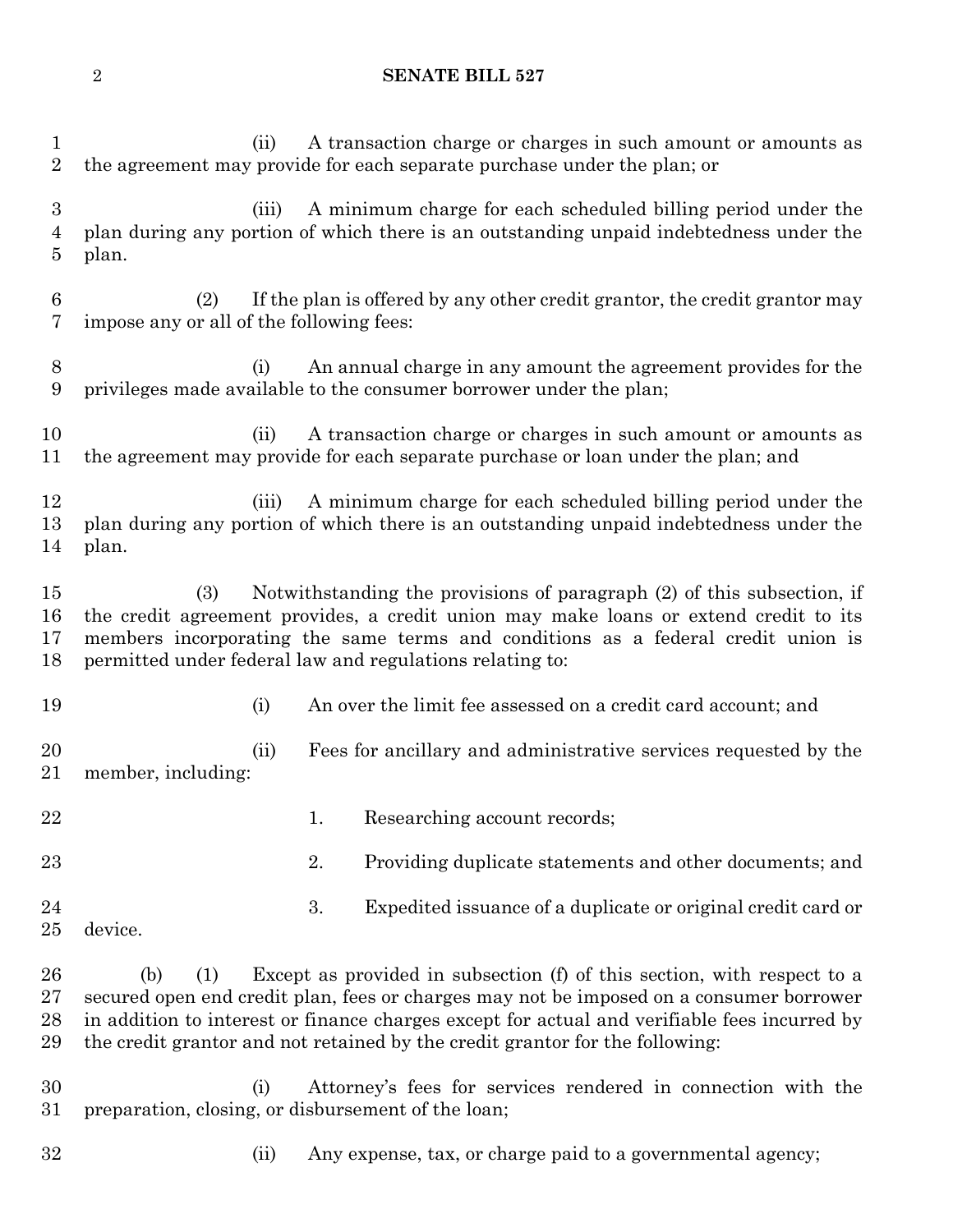#### **SENATE BILL 527** 3

 (iii) Examination of title, appraisal, or other costs necessary or appropriate to the security of the loan; and (iv) Premiums for any insurance coverage permitted under this subtitle. (2) The additional fees or charges permitted under this subsection may be imposed, charged, and collected at any time. (c) If a plan is established for a consumer borrower, a fee or charge may not be charged or collected unless the agreement concerning the plan permits the fee to be charged. (d) If a plan is established for a nonconsumer borrower, the nonconsumer borrower and credit grantor may agree upon any terms concerning charges and fees. (e) **(1)** For purposes of this section, the additional charges listed in subsections **[**(a)**] (A)(1) AND (3)**, (b), and (f) of this section are not interest or finance charges with respect to a plan. **(2) ANY FEES OR CHARGES PERMITTED UNDER SUBSECTION (A)(2) OF THIS SECTION, WHEN COMBINED WITH ANY INTEREST CHARGED, MAY NOT EXCEED AN EFFECTIVE RATE OF 33% PER ANNUM SIMPLE INTEREST.** (f) (1) Subject to the provisions of paragraphs (2) through (8) of this subsection, a credit grantor of an open end credit plan that is secured by a deposit, savings, passbook, or other similar account or certificate of deposit may impose: (i) An application fee not to exceed \$35; and 22 (ii) An annual charge not to exceed \$35 for the privileges made available to the consumer borrower under the plan. (2) If an application to the plan is approved, the credit grantor shall credit the application fee: (i) To the initial annual charge; and (ii) If there is no annual charge, to the interest or finance charges under the plan. (3) If an application to the plan is rejected, the credit grantor shall return the application fee to the applicant.